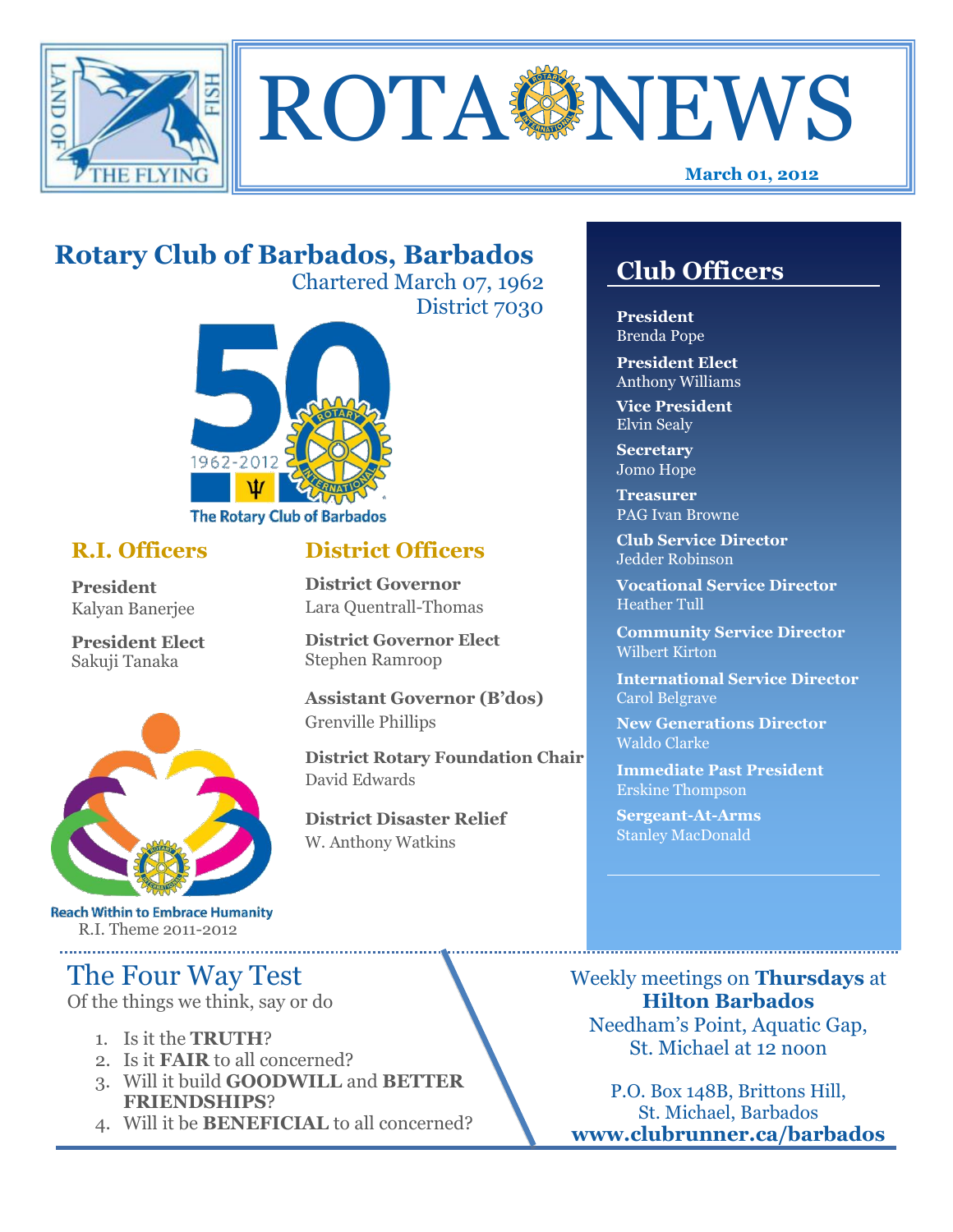### **Boview House Final Painting**

Special thanks to **Team Boview** who came out last Saturday 25<sup>th</sup>, February, 2012 to add the finish touches to Boview House before the official handover on March 8th, 2012.





#### **Special visit from the Rotaract and Interact Clubs**

As part of the special celebration of Founders day, the New Generation avenue of service was represented by the presidents of the Interact and Rotaract clubs who spoke on what RI and Paul Harris meant to them. The international avenue of service was represented by Ambassadorial scholar Lisa Howard who also spoke on the expected impact of RI on her life.



*Shanith Marville - Rotaract President*



*Asha Edwards - Interact President*



**Lisa Howard – Ambassadorial Scholar**





#### **Important Notice**

**Rotary 50th Anniversary Publication on Sale**

Fellow Rotarians,

The **Rotary 50th Anniversary Publication** will be available for sale at the cost of \$20.00 from next Wednesday, March  $7<sup>th</sup>$ , 2012 at the Joint Club meeting.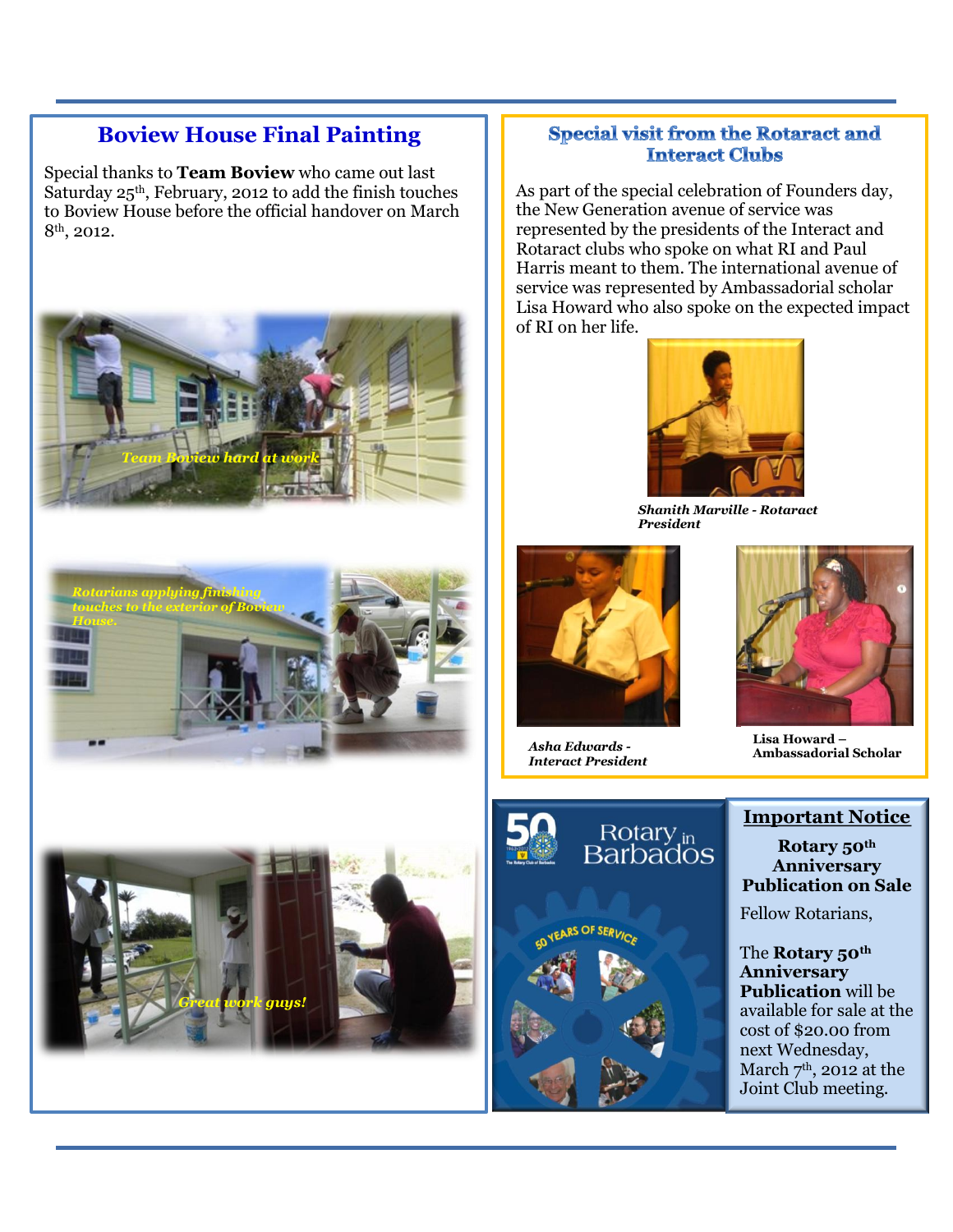

# *Elvin Bond!* **Centenarian James Sisnett Celebrates his 112th Birthday**



Last club meeting held Thursday, February 23, 2012 as part of the celebration of founder's day Rotarians hosted world-champion centenarian, Mr. James Sisnett in celebration of his 112th birthday, and his sterling contribution to the building of our nation Barbados*.*

#### *The Life of James Emmanuel Sisnett*

James Emmanuel Sisnett was born 22 February 1900 and is the oldest verified man in the Western Hemisphere.

He is currently the world's second-oldest living man, behind Jiroemon Kimura of Japan, who is 114 years old. Mr. Sisnett is the only living male super-centenarian who was verifiably born in 1900.

We are told that Mr. Sisnett was the fifth child born to James and Matilda (nee Pitt) Sisnett in the Parish of St. George.

Two of his sisters lived to be centenarians, while two other sisters lived to be aged 99 and 98.

After leaving school, Mr. Sisnett trained as a blacksmith and worked as an engineer in the Sugar Cane Industry until his retirement in 1970.

In 1923, he was married to the late Anita Dowling, and that union produced 5 children. Anita passed away in 1937, and he later married Josephine Evelyn in 1942, with whom he had 6 children. He has a total of 11 children, 26 grandchildren and 19 great-grandchildren.

It is notable that in 2006, Mr. Sisnett, an avid reader, underwent cataract surgery at the age of 106.



*Mr. Sisnett receiving a signed poster*





## **Today's Feature Paul Harris**



*Last Thursday, February 23, 2012 Rotarians around the world celebrated the day in 1905 when Rotary's founder, Paul Harris, invited three business colleagues to join him in his office in Chicago for what became the first Rotary club meeting.*

*Paul Harris*

*On 23 February, 1905, Paul Harris formed the first club with three other businessmen: Silvester Schiele, a coal merchant; Gustavus Loehr, a mining engineer; and Hiram Shorey, a merchant tailor.* 

*Paul Harris named the new club "Rotary" because members met in rotation at their various places of business. Club membership grew rapidly. Soon Paul became convinced that the Rotary club could be developed into an important service movement and strove to extend Rotary to other cities.* 

*Paul maintained his law office for most of his life. He spent much time traveling and was invited to speak to Rotarians at annual conventions, district and regional meetings, and other functions.* 

*When President emeritus Paul Harris passed away on 27 January, 1947, his dream had grown from an informal meeting of four men to some 6,000 clubs.* 

*In the past five decades, the organization has grown to more than 31,300 clubs with 1.22 million members brought together through Paul Harris' vision of service and fellowship.* ---------------------